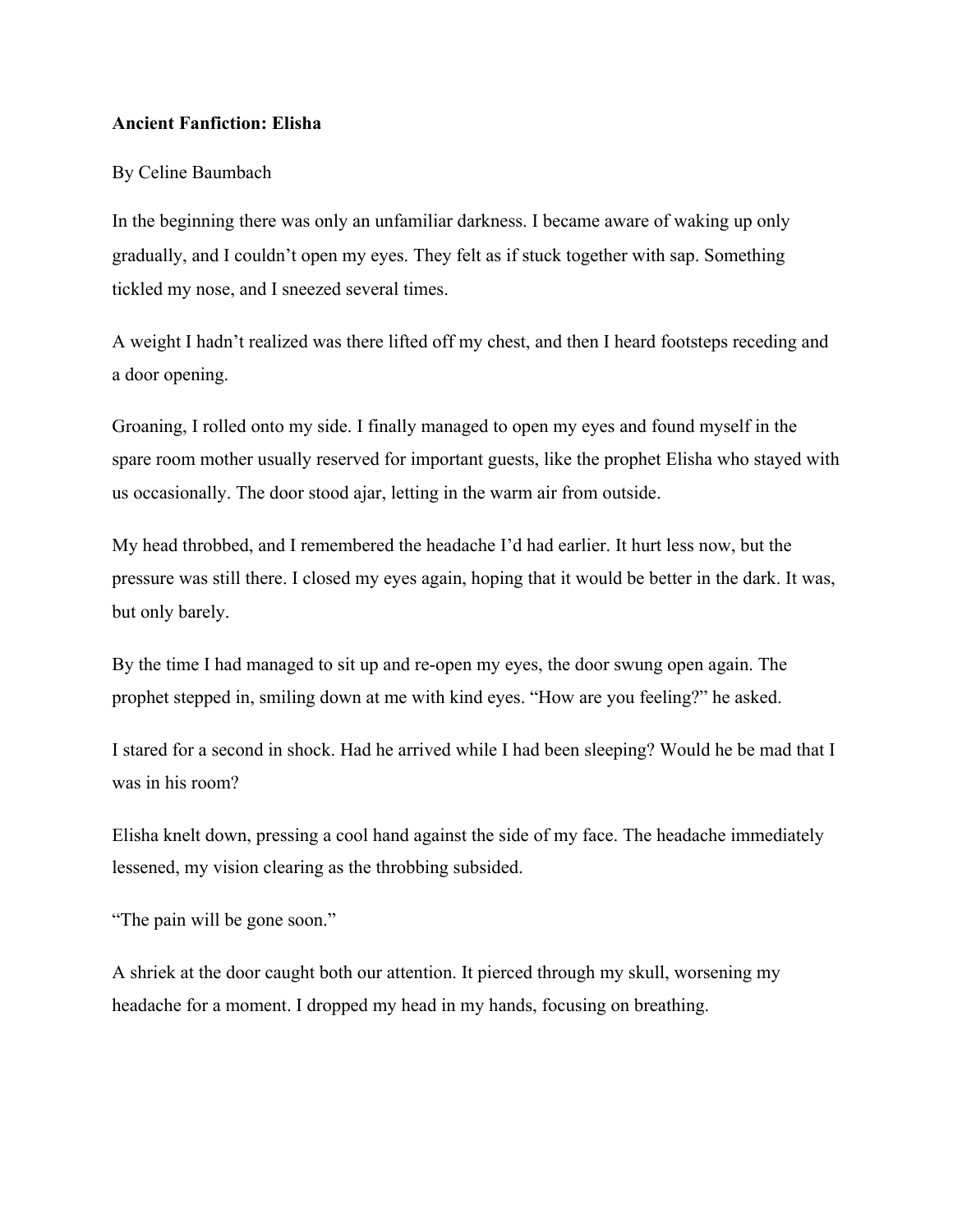In the middle of the room, my mother had fallen to her knees, babbling at the prophet, tears streaming down her face. My father stood by the door, face pale.

"Take your son," the prophet said. "Let him rest today, and tomorrow nothing of his ailment will remain."

My mother wiped away her tears and picked me up. She cradled me carefully, just as she had earlier when I was brought in from the fields because my head hurt. She had held me just like she was holding me now as I slowly passed out, giving in to the overwhelming pain.

The field workers were gathering outside, peering in through the open door and the window. As my mother stepped out, I caught a last glimpse of the prophet. He wasn't smiling kindly anymore, instead he had slumped down onto the bed. He looked like my father after a long day of tending to the fields.

My father followed us outside, stopping to talk to the workers. We were already too far away for me to hear what they were saying. But they looked happy. They seemed to congratulate him.

I only put it together when my grandmother greeted us at the main house, also falling to her knees in prayer. My mother's tears, my father's pale disbelief, the shocked but happy faces of the workers – they all acted as if some miracle had occurred because it had. I just hadn't witnessed it; I *was* the miracle. Elisha was here because I hadn't been sleeping away my headache, I had died. And he had come to bring me back.

## Context:

Elisha is a biblical prophet who apprenticed under Elijah. He appears several times in the Old Testament, mainly in the Second Book of Kings, and the story related here can be found in 2 Kings 4:18-37. Elisha is credited with performing twice as many miracles as Elijah, including reviving two people: The first being the son of the Shunammite woman, the second after his own